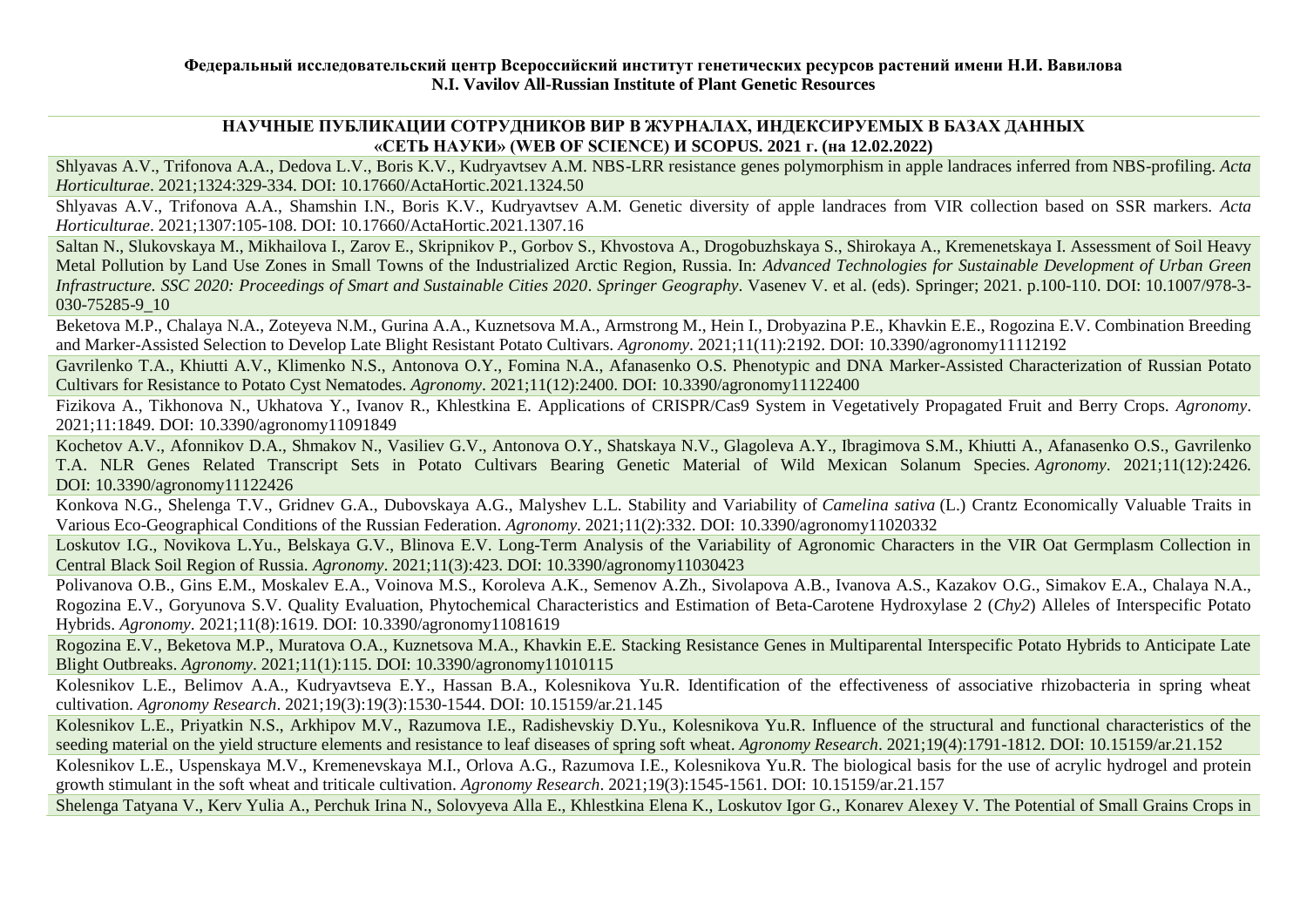Enhancing Biofortification Breeding Strategies for Human Health Benefit. *Agronomy*. 2021;11(7):1420. DOI: [10.3390/agronomy11071420](https://doi.org/10.3390/agronomy11071420)

Novikova L.Yu., Chalaya N.A., Sitnikov M.N., Gorlova L.M., Kiru S.D., Rogozina E.V. Dynamics of tuber weight in early potato varieties in the contrasting weather conditions of the Northwestern Russia. *Agronomy Research*. 2021;19(1):185-198. DOI: [10.15159/AR.20.241](https://doi.org/10.15159/AR.20.241)

Zakharenko Alexander M., Razgonova Mayya P., Pikula Konstantin S., Golokhvast Kirill S. Simultaneous Determination of 78 Compounds of *Rhodiola rosea* Extract by Supercritical CO2-Extraction and HPLC-ESI-MS/MS Spectrometry. *Biochemistry Research International*. 2021;2021:9957490. DOI: [10.1155/2021/9957490](https://doi.org/10.1155/2021/9957490)

Trifonova A.A., Dedova L.V., Zuev E.V., Goncharov N.P., Kudrytsev A.M. Comparative analysis of the gene pool structure of *Triticum aethiopicum* wheat accessions conserved *ex situ* and recollected in fields after 85 years. *Biodiversity and Conservation*. 2021;30(2):329-342. DOI: [10.1007/s10531-020-02091-6](https://link.springer.com/article/10.1007%2Fs10531-020-02091-6)

Krylova E., Strygina K., Khlestkina E. Structural organization of *TFL1*-like genes in representatives of the tribe Phaseoleae DC. *Biological Communications*. 2021;66(2):85- 108. DOI: [10.21638/spbu03.2021.201](https://doi.org/10.21638/spbu03.2021.201)

Sokolkova A.B., Bulyntsev S.V., Chang P.L., Carrasquila-Garcia N., Cook D.R., von Wettberg E., Vishnyakova M.A., Nuzhdin S.V., Samsonova M.G. A Genomic Analysis of Historic Chickpea Landraces. *Biophysics*. 2021;66(1):32-39. DOI: [10.1134/S0006350921010061](https://doi.org/10.1134/S0006350921010061)

Sokolkova A.B., Bulyntsev S.V., Chang P.L., Carrasquila-Garcia N., Cook D.R., von Wettberg E., Vishnyakova M.A., Nuzhdin S.V., Samsonova M.G. The Search for Agroislands in the Chickpea Genome. *Biophysics*. 2021;66(3):395-400. DOI: [10.1134/S0006350921030192](https://doi.org/10.1134/S0006350921030192)

Sekridova A.V., Shilov I.A., Kislin E.N., Malyuchenko O.P., Kharchenko P.N. A Technology for Genetic Identification of Varieties and Wild Forms of Grapes Based on Multilocus Microsatellite Analysis. *Biotekhnologiya*. 2021; 37(3):85-95. DOI: [10.21519/0234-2758-2021-37-3-85-95](https://doi.org/10.21519/0234-2758-2021-37-3-85-95)

Chernova A.I., Gubaev R.F., Singh A., Sherbina K., Goryunova S.V., Martynova E.U., Goryunov D.V., Boldyrev S.V., Vanyushkina A.A., Anikanov N.A., Stekolshchikova E.A., Yushina E.A., Demurin Ya.N., Mukhina Zh.M., Gavrilova V.A., Anisimova I.N., Karabitsina Yu.I., Alpatieva N.V., Chang P.L., Khaitovich Ph., Mazin P.V., Nuzhdin S.V. Genotyping and lipid profiling of 601 cultivated sunflower lines reveals novel genetic determinants of oil fatty acid content. *BMC Genomics*. 2021;22(1):505. DOI: [10.1186/s12864-021-07768-y](https://doi.org/10.1186/s12864-021-07768-y)

Bekish L., Uspenskaya V., Chashin D., Chikida N. Efficiency of using indexes method in the comprehensive assessment of the genetic collection in the winter hexaploid triticale. *BIO Web of Conferences*. 2021;36:01029. DOI: [10.1051/bioconf/20213601029](https://doi.org/10.1051/bioconf/20213601029)

Loskutov I., Shelenga T., Blinova E., Gnutikov A., Konarev A. Metabolomic profiling in evaluation of cultivated oat species with different ploidy level. *BIO Web of Conferences*. 2021;36:01026. DOI: [10.1051/bioconf/20213601026](https://doi.org/10.1051/bioconf/20213601026)

Razgonova M.P., Tikhonova N.G., Sabitov A.S., Mikhailova N.M., Luchko S.R., Zakharenko A.M., Pikula K.S., Golokhvast K.S. Identification of phenolic constituents in *Lonicera caerulea* L. by HPLC with diode array detection electrospray ionisation tandem mass spectrometry. *BIO Web of Conferences*. 2021;32:02010. DOI: [10.1051/bioconf/20213202010](https://doi.org/10.1051/bioconf/20213202010)

Kolesova M.A., Lysenko N.S., Tyryshkin L.G. Resistance to diseases in samples of rare wheat species from the N.I. Vavilov All-Russian Institute of Plant Genetic Resources. *Cereal Research Communications*. 2021. DOI: [10.1007/s42976-021-00179-5](https://doi.org/10.1007/s42976-021-00179-5)

Buszewski B., Wrona O., Razgonova M.P., Zakharenko A.M., Kalenik T.K., Golokhvast K.S., Piekoszewski W., Rafińska K. The potential application of supercritical CO<sub>2</sub> in microbial inactivation of food raw materials and products. *Critical Reviews in Food Science and Nutrition*. 2021;1-14. DOI: [10.1080/10408398.2021.1902939](https://doi.org/10.1080/10408398.2021.1902939)

Azarin K., Usatov A., Makarenko M., Gorbachenko O., Khachumov V., Chaplygin V., Mandzhieva S., Gavrilova V. Data on the polymorphic sites in the chloroplast genomes of seven perennial *Helianthus* species. *Data in Brief*. 2021;35:106904. DOI: [10.1016/j.dib.2021.106904](https://doi.org/10.1016/j.dib.2021.106904)

Kolesova M.A., Zueva A.A., Tyryshkin L.G. Revision of Flor's Gene-for-Gene Theory for the Phenomena of Interaction of Cereals Seedlings with Rust Pathogens. *Doklady Biological Sciences*. 2021;496(1):13-16. DOI: [10.1134/S0012496621010051](https://doi.org/10.1134/S0012496621010051)

Appaev S., Kagermazov A., Khachidogov A., Bizhoev M., Khatefov E. Development of self-pollinated maize lines based on the teosinte collection of the N.I. Vavilov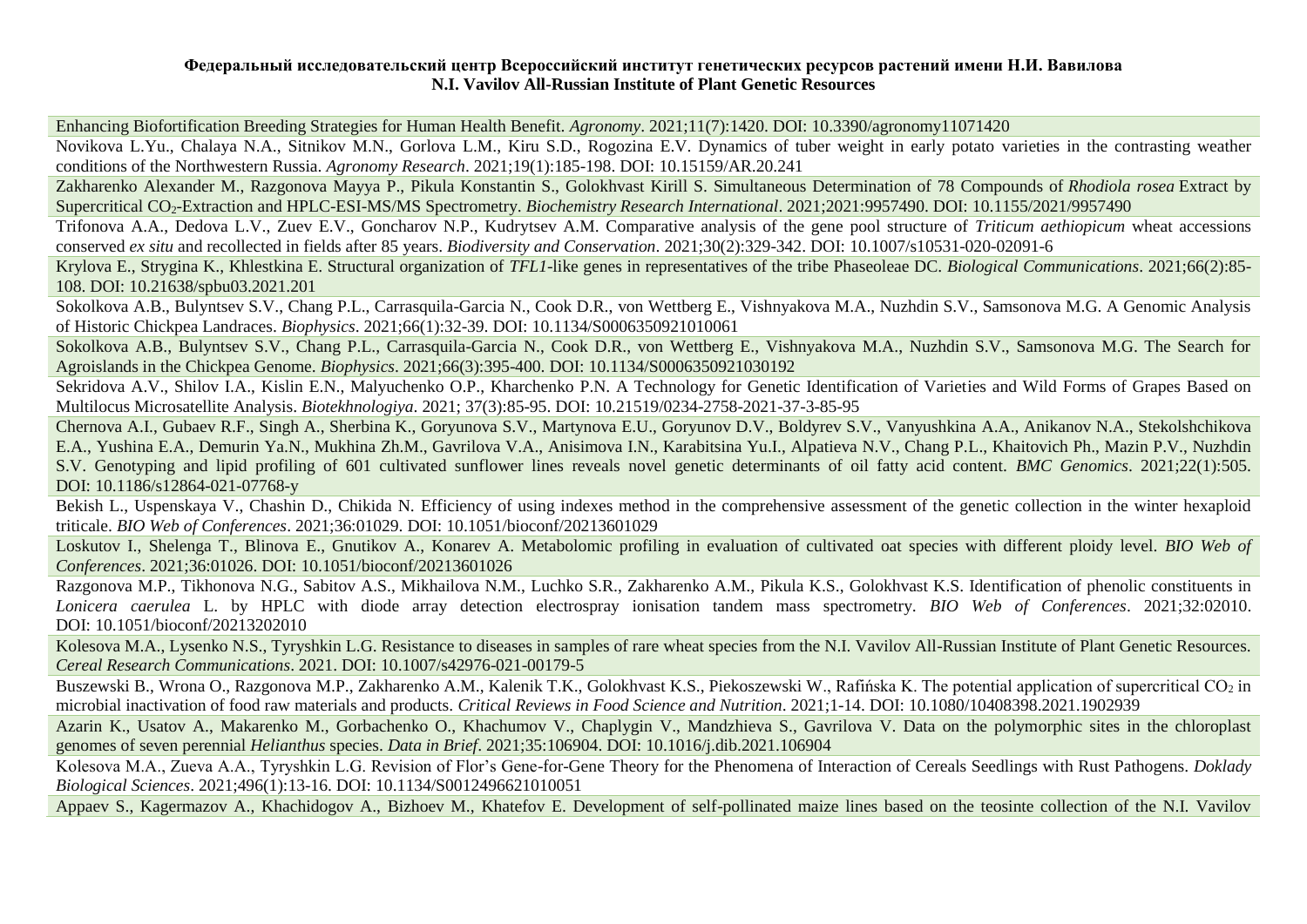institute of plant industry (VIR). *E3S Web of Conferences*. 2021;262:01010. DOI: [10.1051/e3sconf/202126201010](https://doi.org/10.1051/e3sconf/202126201010)

Chepinoga I., Tikhonova A. Source material for quince varieties selection with high commercial and consumer qualities of fruits in the Krymsk EBS, VIR Branch gene pool. *E3S Web of Conferences*. 2021;254:01042. DOI: [10.1051/e3sconf/202125401042](https://doi.org/10.1051/e3sconf/202125401042)

Eremin G., Tikhonova A., Gorelikova O. Promising garden plum varieties of Krymsk EBS, VIR Branch breeding for prunes production. *E3S Web of Conferences*. 2021;254:01044. DOI: [10.1051/e3sconf/202125401044](https://doi.org/10.1051/e3sconf/202125401044)

Podorozhny V. Prospects of using cordon-free bush technology in the commercial production of Black Satin variety blackberry. *E3S Web of Conferences*. 2021;254:10010. DOI: [10.1051/e3sconf/202125410010](https://doi.org/10.1051/e3sconf/202125410010)

Radchenko O.E., Erastenkova M.V., Pavlov A.V., Verzhuk V.G. Initial and post-cryogenic assessment of viability of russian plum cultivars pollen (*Prunus rossica* Erem.) in the conditions of the North-West of Russia. *E3S Web of Conferences*. 2021;254:02002. DOI: [10.1051/e3sconf/202125402002](https://doi.org/10.1051/e3sconf/202125402002)

Razgonova M.P., Zakharenko A.M., Derbush I.V., Sabitov A.S., Golokhvast K.S. Research of 5 extracts of wild Amur grape *Vitis amurensis* Rupr. and identification of its polyphenolic composition by tandem mass spectrometry (HPLC-MS / MS). *E3S Web of Conferences*. 2021;254:01012. DOI: [10.1051/e3sconf/202125401012](https://doi.org/10.1051/e3sconf/202125401012)

Panichev A.M., Trepet S.A., Chekryzhov I.Y., Seryodkin I.V., Vakh E.A., Makarevich R.A., Eskina T.G., Bibina K.V., Stolyarova T.A., Mitina E.I., Ivanov V.V., Ostapenko D.S., Kholodov A.S., Golokhvast K.S. A study of kudurs used by wild animals located on the water sources high in REE content in the Caucasus Nature Reserve. *Environmental Geochemistry and Health*. 2021;43(1):91-112. DOI: [10.1007/s10653-020-00670-8](https://doi.org/10.1007/s10653-020-00670-8)

Gur'ev S.S., Popov V.S. Properties of Starter Cultures Based on Non-Traditional Flours. *Food Processing: Techniques and Technology*. 2021;51(3):470-479. DOI: [10.21603/2074-9414-2021-3-470-479](https://doi.org/10.21603/2074-9414-2021-3-470-479)

Sallam A.H., Smith K.P., Hu G., Sherman J., Baenziger P.S., Wiersma J., Duley C., Stockinger E.J., Sorrells M.E., Szinyei T., Loskutov I.G., Kovaleva O.N., Eberly J., Steffenson B.J. Cold Conditioned: Discovery of Novel Alleles for Low-Temperature Tolerance in the Vavilov Barley Collection. *Frontiers in Plant Science*. 2021;12:800284. DOI: [10.3389/fpls.2021.800284](https://doi.org/10.3389/fpls.2021.800284)

Witzel K., Kurina A.B., Artemyeva A.M. Opening the Treasure Chest: The Current Status of Research on *Brassica oleracea* and *B. rapa* Vegetables From *ex situ* Germplasm Collections. *Frontiers in Plant Science*. 2021;12:643047. DOI: [10.3389/fpls.2021.643047](https://doi.org/10.3389/fpls.2021.643047)

Azarin K., Usatov A., Makarenko M., Khachumov V., Gavrilova V. Comparative analysis of chloroplast genomes of seven perennial *Helianthus* species. *Gene*. 2021;774:145418. DOI: [10.1016/j.gene.2021.145418](https://doi.org/10.1016/j.gene.2021.145418)

Grigoreva E., Tkachenko A., Arkhimandritova S., Beatovic A., Ulianich P., Volkov V., Karzhaev D., Ben C., Gentzbittel L., Potokina E. Identification of Key Metabolic Pathways and Biomarkers Underlying Flowering Time of Guar (*Cyamopsis tetragonoloba* (L.) Taub.) via Integrated Transcriptome-Metabolome Analysis. *Genes*. 2021;12(7):952. DOI: [10.3390/genes12070952](https://doi.org/10.3390/genes12070952)

Nawaz M.A., Lin X., Chan T.F., Lam H.M., Baloch F.Sh., Ali M.A., Golokhvast K.S., Yang S.H., Chung G. Genetic architecture of wild soybean (*Glycine soja* Sieb. and Zucc.) populations originating from different East Asian regions. *Genetic Resources and Crop Evolution*. 2021;68:1577-1588. DOI: [10.1007/s10722-020-01087-z](https://doi.org/10.1007/s10722-020-01087-z)

Zhang K., He M., Fan Yu., Zhao H., Gao B., Yang K., Li F., Tang Yu., Gao Q., Lin T., Quinet M., Janovská D., Meglič V., Kwiatkowski Ja., Romanova O., Chrungoo N., Suzuki T., Luthar Z., Germ M., Woo S.H., Georgiev M.I., Zhou M. Resequencing of global Tartary buckwheat accessions reveals multiple domestication events and key loci associated with agronomic traits. *Genome Biology*. 2021;22(1):23. DOI: [10.1186/s13059-020-02217-7](https://doi.org/10.1186/s13059-020-02217-7)

Egorova K.V., Sinyavina N.G., Artemyeva A.M., Kocherina N.V., Chesnokov Y.V. QTL Analysis of the Content of Some Bioactive Compounds in *Brassica rapa* L. Grown under Light Culture Conditions. *Horticulturae*. 2021;7(12):583. DOI: [10.3390/horticulturae7120583](https://doi.org/10.3390/horticulturae7120583)

Kolesnikov L.E, Kremenevskaya M.I., Melnikov S.P., Tambulatova E.V., Hassan B.A., Kolesnikova Yu.R. The influence of agroecological factors on diseases development and wheat productivity. *IOP Conference Series: Earth and Environmental Science*. 2021;866:012011. DOI: 10.1088/1755-1315/866/1/012011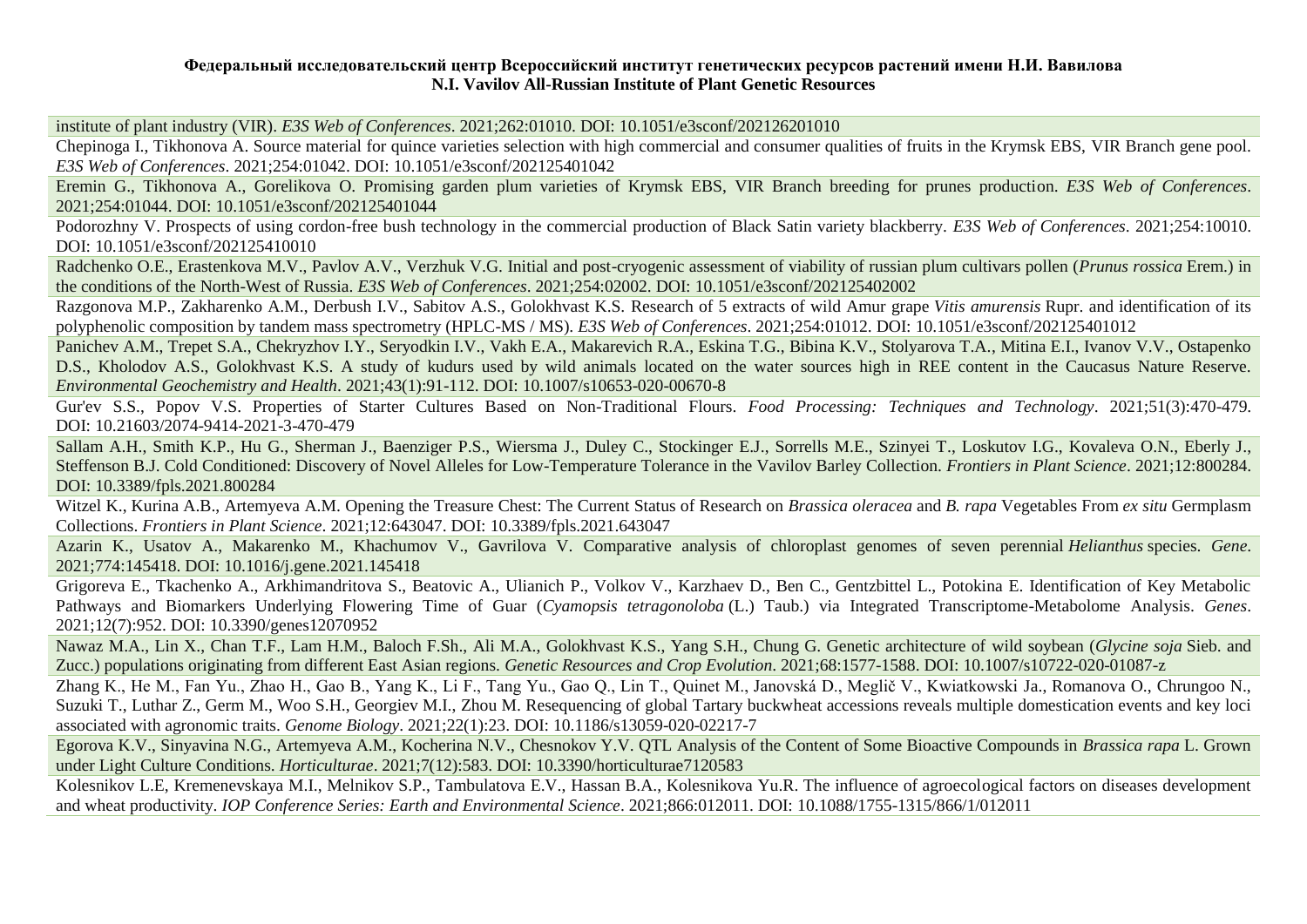Kolesnikov L.E, Kremenevskaya M.I., Melnikov S.P., Tambulatova E.V., Hassan B.A., Kolesnikova Yu.R. The influence of agroecological factors on diseases development and wheat productivity. *IOP Conference Series: Earth and Environmental Science*. 2021;866:012011. DOI: [10.1088/1755-1315/866/1/012011](https://iopscience.iop.org/article/10.1088/1755-1315/866/1/012011)

Kolesnikov L.E., Novikova I.I., Popova E.V., Radishevsky D.Yu., Kolesnikova Yu.R. Biological Rationale for the Use of Polyfunctional Biological Products Based on Antagonist Microbes and Chitosan in Wheat Cultivation. *IOP Conference Series: Earth and Environmental Science*. 2021;852(1):012048. DOI: [10.1088/1755-](https://iopscience.iop.org/article/10.1088/1755-1315/852/1/012048) [1315/852/1/012048](https://iopscience.iop.org/article/10.1088/1755-1315/852/1/012048)

Tretyakova M.O., Pikula K.S., Kirichenko K. Yu., Golokhvast K.S. Ecotoxicological Impact Assessment of Micro-Sized Coal Particles on Zooplanktonic Crustacean *Artemia Salina*. *IOP Conference Series: Earth and Environmental Science*. 2021;720(1):012082. DOI: [10.1088/1755-1315/720/1/012082](https://doi.org/10.1088/1755-1315/720/1/012082)

Verbitskaya A.A., Ivanova A.S., Konkova N.G., Gaponenko A.K. The creation of a Taraxacum kok-saghyz high frequency regeneration system. *IOP Conference Series: Earth and Environmental Science*. 2021;843(1):012041. DOI: [10.1088/1755-1315/843/1/012041](https://doi.org/10.1088/1755-1315/843/1/012041)

Askhadullin D.F., Askhadullin D.F., Vasilova N.Z., Lysenko N.S. Prospects of creating Indian dwarf wheat varieties *Triticum sphaerococcum* Perciv. based on samples endemic to the Hindustan peninsula. *Indian Journal of Genetics and Plant Breeding*. 2021;81(3):1-9. DOI: [10.31742/IJGPB.81.3.5](https://www.isgpb.org/journal/index.php/IJGPB/article/view/3316)

Filipenko G.I., Adamovich S.N., Oborina E.N., Rozentsveig I.B., Safina G.F. Effects of protatranes on the germination of wheat and triticale seeds after their long-term storage. *Izvestiya Vuzov. Prikladnaya Khimiya i Biotekhnologiya = Proceedings of Universities. Applied Chemistry and Biotechnology*. 2021;11(2):272-280. DOI: [10.21285/2227-2925-2021-11-2-272-280](https://doi.org/10.21285/2227-2925-2021-11-2-272-280)

Xing H.X., de Barros AOD (da Silva de Barros, Aline Oliveira), Mello FDCE (Chaves e Mello, Francisco do Vale), Sozzi-Guo F., Muller C., Gemini-Piperni S., Alencar L.M.R., Maia F.F., Freire V.N., de Menezes F.D., Aran V., Devalle S., Moura-Neto V., Ricci E., Bouskela E., Pikula K., Golokhvast K., Santos-Oliveira R.. Graphene: Insights on Biological, Radiochemical and Ecotoxicological Aspects. *Journal of Biomedical Nanotechnology*. 2021;17(1):131-148. DOI: [10.1166/jbn.2021.3006](https://www.researchgate.net/deref/http%3A%2F%2Fdx.doi.org%2F10.1166%2Fjbn.2021.3006)

Magne T.M., de Oliveira Vieira T., Alencar L.M.R., Maia F.F.M., Gemini-Piperni S., Carneiro S.V., Fechine L.M.U.D., Freire R.M., Golokhvast K., Metrangolo P., Fechine P.B.A., Santos-Oliveira R. Graphene and its derivatives: understanding the main chemical and medicinal chemistry roles for biomedical applications. *Journal of Nanostructure in Chemistry*. 2021. DOI: [10.1007/s40097-021-00444-3](https://doi.org/10.1007/s40097-021-00444-3)

Grigorev S.V., Illarionova K.V., Konarev A.V., Shelenga T.V. Differences in Metabolites of White and Naturally Colored Cotton: Implications for Biofunctional and Aseptic Textiles. *Journal of Natural Fibers*. 2021. DOI: [10.1080/15440478.2021.1941490](https://doi.org/10.1080/15440478.2021.1941490)

Pavlov A.V., Porokhovinova E.A., Novikova L.Yu., Kutuzova S.N., Brutch N.B. Linseed for dual (seed and fiber) utilization New linseed accessions in the VIR collection, suitable for dual utilization (seed and fiber) in the North-Western Region of the Russian Federation. *Journal of Natural Fibers*. 2021. DOI: [10.1080/15440478.2021.1952137](https://doi.org/10.1080/15440478.2021.1952137)

Razgonova M., Zakharenko A., Pikula K., Manakov Yu., Ercisli S., Derbush I., Kislin E., Seryodkin I., Sabitov A., Kalenik T., Golokhvast K. LC-MS/MS Screening of Phenolic Compounds in Wild and Cultivated Grapes *Vitis amurensis* Rupr. *Molecules*. 2021;26:3650. DOI: [10.3390/molecules26123650](https://doi.org/10.3390/molecules26123650)

Razgonova M.P., Zakharenko A.M., Gordeeva E.I., Shoeva O.Yu., Antonova, E.V., Pikula K.S., Koval L.A., Khlestkina E.K., Golokhvast K.S. Phytochemical Analysis of Phenolics, Sterols, and Terpenes in Colored Wheat Grains by Liquid Chromatography with Tandem Mass Spectrometry. *Molecules*. 2021;26(18):5580. DOI: [10.3390/molecules26185580](https://doi.org/10.3390/molecules26185580)

Shvachko N.A., Loskutov I.G., Semilet T.V., Popov V.S., Kovaleva O.N., Konarev A.V. Bioactive Components in Oat and Barley Grain as a Promising Breeding Trend for Functional Food Production. *Molecules*. 2021;26(8):2260. DOI: [10.3390/molecules26082260](https://doi.org/10.3390/molecules26082260)

Yanshin N., Lemesheva V., Tarakhovskaya E., Kushnareva A., Birkemeyer C. Chemical Composition and Potential Practical Application of 15 Red Algal Species from the White Sea Coast (the Arctic Ocean). *Molecules*. 2021;26(9):2489. DOI: [10.3390/molecules26092489](https://doi.org/10.3390/molecules26092489)

Vasyukova I.A., Zakharova O.V., Chaika V.V., Pikula K.S., Golokhvast K.S., Gusev A.A. Toxic Effect of Metal-Based Nanomaterials on Representatives of Marine Ecosystems: A Review. *Nanobiotechnology Reports*. 2021;16:138-154. DOI: [10.1134/S2635167621020178](https://doi.org/10.1134/S2635167621020178)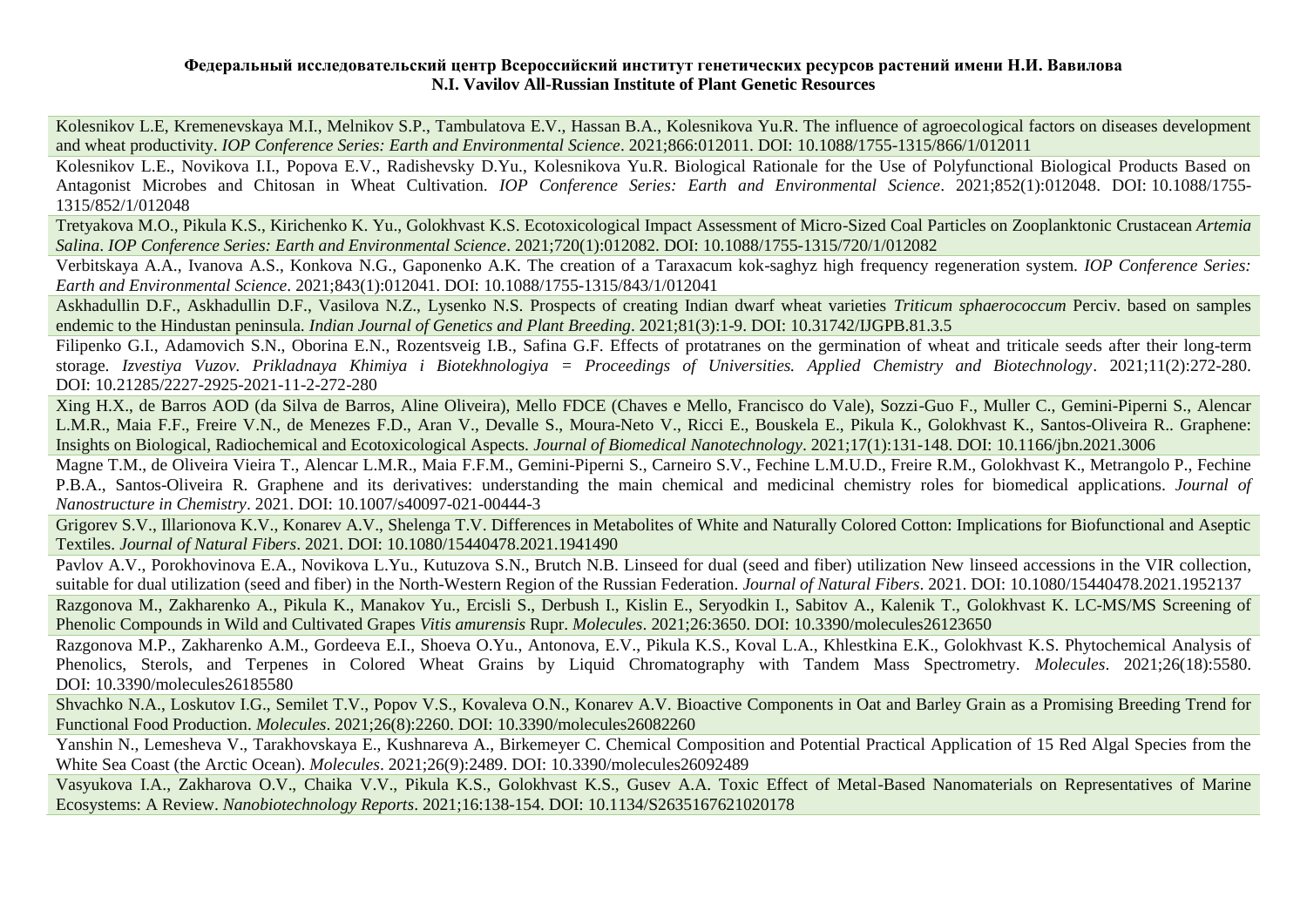Hunt H.V., Przelomska N.A.S., Campana M.G., Cockram, Bligh J.F.H., Kneale C.J., Romanova O.I., Malinovskaya E.V., Jones M.K. Population genomic structure of Eurasian and African foxtail millet landrace accessions inferred from genotyping by sequencing. *Plant Genome*. 2021;14(1):e20081. DOI: [10.1002/tpg2.20081](https://doi.org/10.1002/tpg2.20081)

Bellucci E., Aguilar O.M., Alseekh S., Bett K., Brezeanu C., Cook D., De la Rosa L., Delledonne M., Dostatny D.F., Ferreira Ju.J., Geffroy V., Ghitarrini S., Kroc M., Kumar Agrawal Sh., Logozzo G., Marino M., Mary‐Huard T., McClean Ph., Meglič V., Messer T., Muel F., Nanni L., Neumann K., Servalli F., Străjeru S., Varshney R.K., Vasconcelos M.W., Zaccardelli M., Zavarzin A., Bitocchi E., Frontoni E., Fernie A.R., Gioia T., Graner A., Guasch L., Prochnow L., Opperman M., Susek K., Tenaillon M., Papa R. The INCREASE project: Intelligent Collections of Food-Legume Genetic Resources for European Agrofood Systems. *Plant Journal*. 2021;108(3):646-660. DOI: [10.1111/tpj.15472](https://doi.org/10.1111/tpj.15472)

Badaeva E.D., Chikida N.N., Belousova M.Kh., Ruban A.S., Surzhikov S.A., Zoshchuk S.A. A new insight on the evolution of polyploid *Aegilops* species from the complex Crassa: molecular-cytogenetic analysis. *Plant Systematics and Evolution*. 2021;307(1):3. DOI: [10.1007/s00606-020-01731-2](https://doi.org/10.1007/s00606-020-01731-2)

Badaeva E.D., Fisenko A.N., Dragovich A.Y., Surzhikov S.A., Chikida N.N., Belousova M.K., Özkan H., Kochieva E.Z. Chromosome and Molecular Analyses Reveal Significant Karyotype Diversity and Provide New Evidence on the Origin of *Aegilops columnaris*. *Plants*. 2021;10(5):956. DOI: [10.3390/plants10050956](https://doi.org/10.3390/plants10050956)

Kurina A.B., Kornyukhin D.L., Solovyeva A.E., Artemyeva A.M. Genetic Diversity of Phenotypic and Biochemical Traits in VIR Radish (*Raphanus sativus* L.) Germplasm Collection. *Plants*. 2021;10(9):1799. DOI: [10.3390/plants10091799](https://doi.org/10.3390/plants10091799)

Lebedeva M., Azarakhsh M., Sadikova D., Lutova L. At the Root of Nodule Organogenesis: Conserved Regulatory Pathways Recruited by Rhizobia. *Plants*. 2021;10(12):2654. DOI: [10.3390/plants10122654](https://doi.org/10.3390/plants10122654)

Loskutov I.G. Advances in Cereal Crops Breeding*. Plants*. 2021;10(8):1705. DOI: [10.3390/plants10081705](https://doi.org/10.3390/plants10081705)

Loskutov I.G., Khlestkina E.K. Wheat, Barley, and Oat Breeding for Health Benefit Components in Grain. *Plants*. 2021;10(1):86. DOI: [10.3390/plants10010086](https://doi.org/10.3390/plants10010086)

Makarenko M.S., Omelchenko D.O., Usatov A.V., Gavrilova V.A. The Insights into Mitochondrial Genomes of Sunflowers. *Plants*. 2021;10(9):1774. DOI: [10.3390/plants10091774](https://doi.org/10.3390/plants10091774)

Pishchik V.N., Filippova P.S., Mirskaya G.V., Khomyakov Y.V., Vertebny V.E., Dubovitskaya V.I., Ostankova Y.V., Semenov A.V., Zuev E.V., Chebotar V.K. Epiphytic PGPB *Bacillus megaterium* AFI1 and *Paenibacillus nicotianae* AFI2 Improve Wheat Growth and Antioxidant Status under Ni Stress. *Plants*. 2021;10(11):2334. DOI: [10.3390/plants10112334](https://doi.org/10.3390/plants10112334)

Rodionov A.V., Gnutikov A.A., Nosov N.N., Machs E.M., Mikhaylova Yu.V., Shneyer V.S., Punina E.O. Correction: Intragenomic Polymorphism of the ITS 1 Region of 35S rRNA Gene in the Group of Grasses with Two-Chromosome Species: Different Genome Composition in Closely Related *Zingeria* Species. (Plants, (2020) 9, 12, 10.3390/plants9121647). *Plants*. 2021;10(3):463. DOI: [10.3390/plants10030463](https://www.mdpi.com/2223-7747/10/3/463/htm)

Shcherban A.B., Kuvaeva D.D., Mitrofanova O.P., Khverenets S.E., Pryanishnikov A.I., Salina E.A. Targeting the *B1* Gene and Analysis of Its Polymorphism Associated with Awned/Awnless Trait in Russian Germplasm Collections of Common Wheat. *Plants*. 2021;10(11):2285. DOI: [10.3390/plants10112285](https://doi.org/10.3390/plants10112285)

Smolikova G., Strygina K., Krylova E., Leonova T., Frolov A., Khlestkina E., Medvedev, S. Transition from Seeds to Seedlings: Hormonal and Epigenetic Aspects. *Plants*. 2021;10(9):1884. DOI: [10.3390/plants10091884](https://doi.org/10.3390/plants10091884)

Tkachenko K., Kosareva I., Frontasyeva M. The Influence of Manganese on Growth Processes of *Hordeum* L. (Poaceae) Seedlings. *Plants*. 2021;10(5):1009. DOI: [10.3390/plants10051009](https://doi.org/10.3390/plants10051009)

Dong H., Clark L.V., Jin X., Anzoua K., Bagmet L., Chebukin P., Dzyubenko E., Dzyubenko N., Ghimire B.K., Heo K., Johnson D.A., Nagano H., Sabitov A., Peng J., Yamada T., Yoo J.H., Yu C.Y., Zhao H., Long S.P., Sackset E.J. Managing flowering time in *Miscanthus* and sugarcane to facilitate intra- and intergeneric crosses. *PLoS ONE*. 2021;16(1):e0240390. DOI: [10.1371/journal. pone.0240390](https://doi.org/10.1371/journal.%20pone.0240390)

Abdullaev R.A., Vishnyakova M.A., Egorova G.P., Radchenko E.E. Phytosanitary monitoring of the narrow-leaved lupine collection of VIR in the northwest of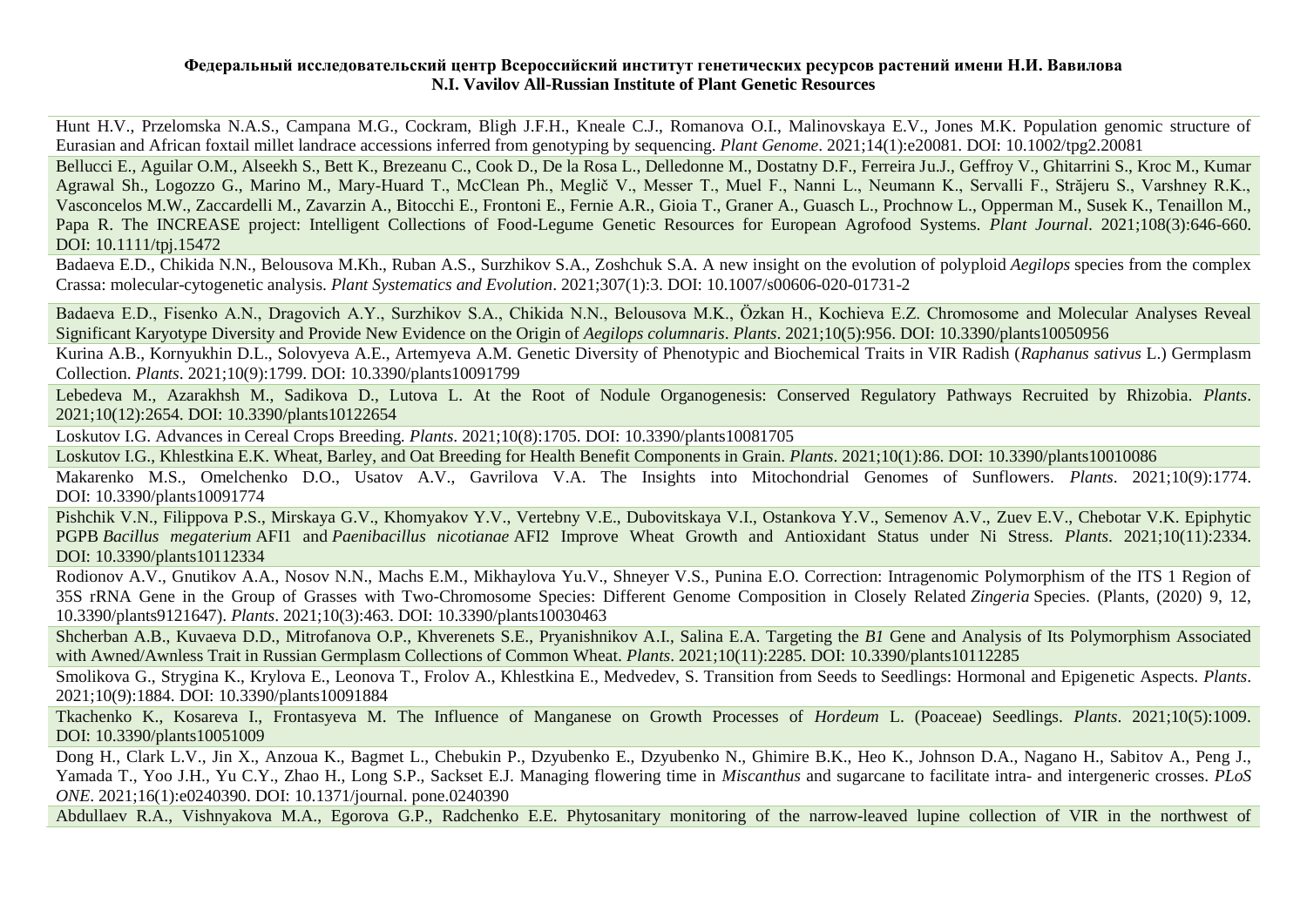Russia. *Proceedings on applied botany, genetics and breeding*. 2021;182(3):167-173. DOI: [10.30901/2227-8834-2021-3-167-173](https://doi.org/10.30901/2227-8834-2021-3-167-173)

Abugalieva A.I., Loskutov I.G., Savin T.V., Chudinov V.A. Evaluation of naked oat accessions from the VIR collection for their qualitative characteristics in Kazakhstan. *Proceedings on applied botany, genetics and breeding*. 2021;182(1):9-21. DOI: [10.30901/2227-8834-2021-1-9-21](https://doi.org/10.30901/2227-8834-2021-1-9-21)

Agakhanov M.M., Grigoreva E.A., Potokina E.K., Ulianich P.S., Ukhatova Yu.V. Genome assembly of *Vitis rotundifolia* Michx. using third-generation sequencing (Oxford Nanopore Technologies). *Proceedings on applied botany, genetics and breeding*. 2021;182(2):63-71. DOI: [10.30901/2227-8834-2021-2-63-71](https://doi.org/10.30901/2227-8834-2021-2-63-71)

Anokhina V.S., Ramanchuk I.Yu., Sauk I.B., Egorova G.P., Vishnyakova M.A. Complex assessment of narrow-leaved lupine (*Lupinus angustifolius* L.) accessions from the VIR collection in Belarus. *Proceedings on applied botany, genetics and breeding*. 2021;182(3):74-85. DOI: [10.30901/2227-8834-2021-3-74-85](https://doi.org/10.30901/2227-8834-2021-3-74-85)

Bagmet L.V. Crop wild relatives of Karachay-Cherkessia: inventorying and conservation prospects. *Proceedings on applied botany, genetics and breeding*. 2021;182(2):9-17. (In Russ.). DOI: [10.30901/2227-8834-2021-2-9-17](https://doi.org/10.30901/2227-8834-2021-2-9-17)

Barsukova O.N. North American apple-tree species: sources of useful agronomic traits for breeding. *Proceedings on applied botany, genetics and breeding*. 2021;182(3):86- 90. DOI: [10.30901/2227-8834-2021-3-86-90](https://doi.org/10.30901/2227-8834-2021-3-86-90)

Batasheva B.A., Abdullaev R.A., Kovaleva O.N., Zveinek I.A., Radchenko E.E. Powdery mildew resistance of barley in Southern Dagestan. *Proceedings on applied botany, genetics and breeding*. 2021;182(1):153-156. DOI: [10.30901/2227-8834-2021-1-153-156](https://doi.org/10.30901/2227-8834-2021-1-153-156)

Besedina T.D., Boyko A.P., Tutberidze T.V., Kiseleva N.S. Specific nature of the integrative (complex) effect of environmental factors on hazelnut cultivars in the Russian humid subtropics. *Proceedings on applied botany, genetics and breeding*. 2021;182(1):22-32. DOI: [10.30901/2227-8834-2021-1-22-32](https://doi.org/10.30901/2227-8834-2021-1-22-32)

Bespalova E.S., Ershova K.M., Ukhatova Yu.V. *In vitro* regeneration of soybean (a review). *Proceedings on applied botany, genetics and breeding*. 2021;182(4):148-155. DOI: [10.30901/2227-8834-2021-4-148-155](https://doi.org/10.30901/2227-8834-2021-4-148-155)

Boyko V.N., Khatefov E.B. Source material from the VIR collection for hybrid breeding of multiple-ear maize. *Proceedings on applied botany, genetics and breeding*. 2021;182(4):27-35. DOI: [10.30901/2227-8834-2021-4-27-35](https://doi.org/10.30901/2227-8834-2021-4-27-35)

Burlyaeva M.O., Gurkina M.V., Miroshnichenko E.V. Application of multivariate analysis to identify relationships among useful agronomic characters of cowpea and differentiation of cultivars for vegetable and grain uses. *Proceedings on applied botany, genetics and breeding*. 2021;182(4):36-47. DOI: [10.30901/2227-8834-2021-4-36-47](https://doi.org/10.30901/2227-8834-2021-4-36-47)

Burlyaeva M.O., Gurkina M.V., Samsonova M.G., Vishnyakova M.A. Ecogeographic assessment of mung bean (Vigna radiata (L.) R. Wilczek) from the collection of the Vavilov Institute (VIR). *Proceedings on applied botany, genetics and breeding*. 2021;182(1):131-141. DOI: [10.30901/2227-8834-2021-1-131-141](https://doi.org/10.30901/2227-8834-2021-1-131-141)

Gavrilova V.A., Stupnikova T.G., Makarova L.G., Alpatieva N.V., Karabitsina Yu.I., Kuznetsova E.B., Anisimova I.A. Lines resistant to downy mildew in the sunflower genetic collection at VIR. *Proceedings on applied botany, genetics and breeding*. 2021;182(3):101-110. DOI: [10.30901/2227-8834-2021-3-101-110](https://doi.org/10.30901/2227-8834-2021-3-101-110)

Elatskova A.G. Identification and development of source material for breeding early bushy and short-vined cultivars of *Cucurbita moschata* Duch. ex Poir. *Proceedings on applied botany, genetics and breeding*. 2021;182(3):143-150. DOI: [10.30901/2227-8834-2021-3-143-150](https://doi.org/10.30901/2227-8834-2021-3-143-150)

Eremin G.V., Eremin V.G., Chepinoga I.S., Gasanova T.A. Genetic diversity of wild stone fruit species: specific aspects of *ex situ* conservation. *Proceedings on applied botany, genetics and breeding*. 2021;182(3):12-19. DOI: [10.30901/2227-8834-2021-3-12-19](https://doi.org/10.30901/2227-8834-2021-3-12-19)

Khakimova A.G., Gultyaeva E.I., Mitrofanova O.P. Resistance of synthetic hexaploid wheat to the leaf rust pathogen. *Proceedings on applied botany, genetics and breeding*. 2021;182(3):125-136. DOI: [10.30901/2227-8834-2021-3-125-136](https://doi.org/10.30901/2227-8834-2021-3-125-136)

Khatefov E.B., Khoreva V.I., Kerv Yu.A., Shelenga T.V., Sidorova V.V., Demurin Ya.N., Goldstein V.G. Comparative analysis of the chemical composition and size of starch granules in grain between diploid and tetraploid sweetcorn cultivars. *Proceedings on applied botany, genetics and breeding*. 2021;182(2):53-62. DOI: [10.30901/2227-](https://doi.org/10.30901/2227-8834-2021-2-53-62) [8834-2021-2-53-62](https://doi.org/10.30901/2227-8834-2021-2-53-62)

Khlopyuk M.S., Chalaya N.A., Rogozina E.V. Stability of agronomic traits in interspecific hybrid potato clones in the Central Region of European Russia. *Proceedings on*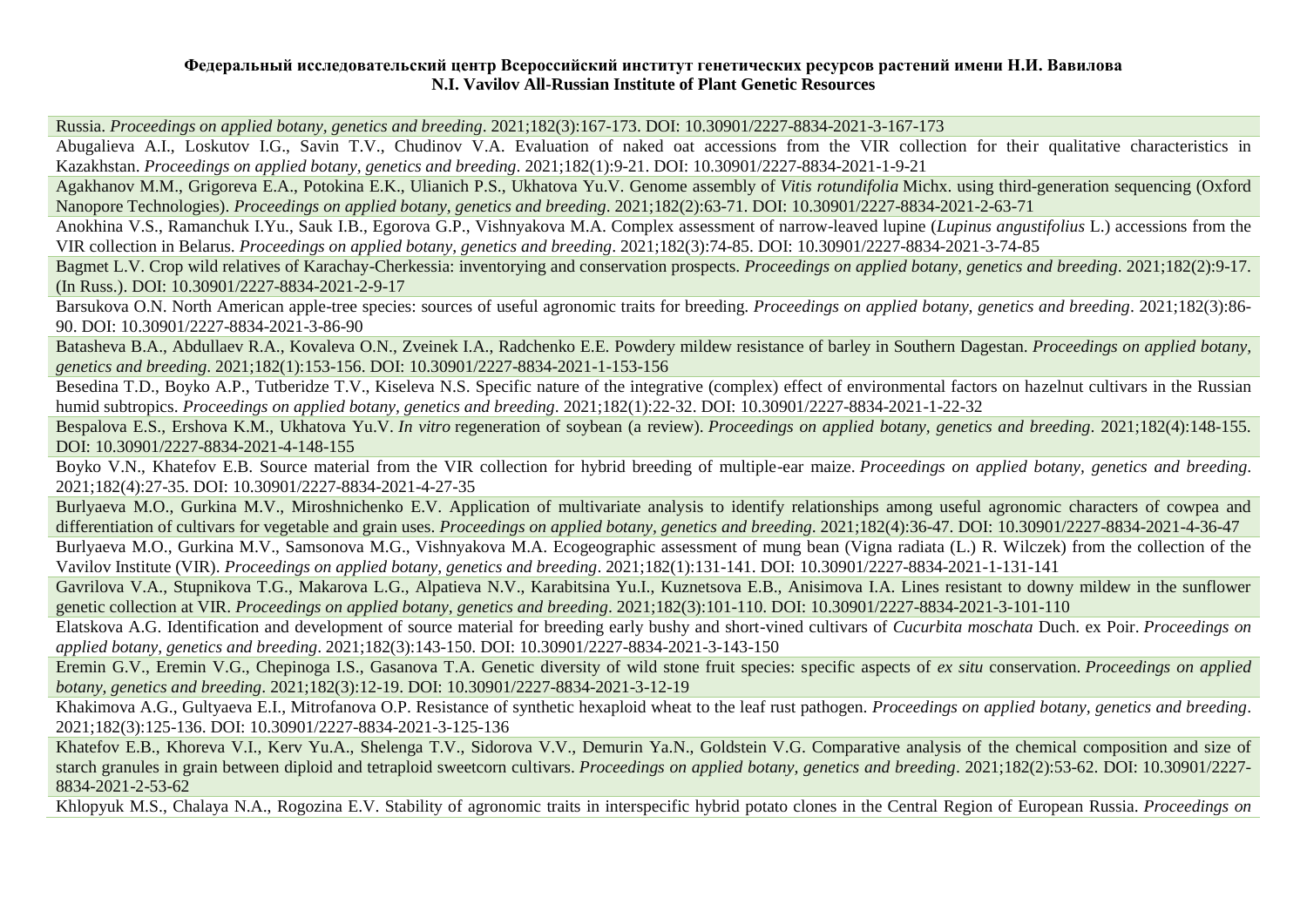*applied botany, genetics and breeding*. 2021;182(4):79-89. DOI: [10.30901/2227-8834-2021-4-79-89](https://doi.org/10.30901/2227-8834-2021-4-79-89)

Khmelinskaya T.V., Smolenskaya A.E., Solovyeva A.E. Complex biochemical characteristics of Coriandrum sativumL. *Proceedings on applied botany, genetics and breeding*. 2021;182(1):80-90. DOI: [10.30901/2227-8834-2021-1-80-90](https://doi.org/10.30901/2227-8834-2021-1-80-90)

Kishlyan N.V., Asfandiyarova M.S., Yakusheva Y.V., Dubovskaya A.G. Biological features and cultivation of sesame (a review). *Proceedings on applied botany, genetics and breeding*. 2021;182(4):156-165. DOI: [10.30901/2227-8834-2021-4-156-165](https://doi.org/10.30901/2227-8834-2021-4-156-165)

Kobylyansky V.D., Solodukhina O.V., Nikonorova I.M. Morphological features of rye grain with low pentosan content. *Proceedings on applied botany, genetics and breeding*. 2021;182(2):123-130. DOI: [10.30901/2227-8834-2021-2-123-130](https://doi.org/10.30901/2227-8834-2021-2-123-130)

Kon'kova N.G., Safina G.F. Valuable agronomic traits of chufa (*Cyperus esculentus* L.) accessions from the VIR collection: methods of preparing nodules for long-term storage. *Proceedings on applied botany, genetics and breeding*. 2021;182(2):34-44. DOI: [10.30901/2227-8834-2021-2-34-44](https://doi.org/10.30901/2227-8834-2021-2-34-44)

Korshikova E.S., Ershova K.M., Moksheninova Yu.A., Ukhatova Yu.V. Efficiency of *in vitro* culture techniques applied to soybean (*Glycine max (L.) Merr.*) accessions from the VIR collection. *Proceedings on applied botany, genetics and breeding*. 2021;182(4):137-142. DOI: [10.30901/2227-8834-2021-4-137-142](https://doi.org/10.30901/2227-8834-2021-4-137-142)

Koryakina V.M., Kochegina A.A. Results of studying wheatgrass (*Agropyron* Gaertn.) accessions from the VIR global genetic resources collection in Yakutia. *Proceedings on applied botany, genetics and breeding*. 2021;182(1):59-71. DOI: [10.30901/2227-8834-2021-1-59-71](https://doi.org/10.30901/2227-8834-2021-1-59-71)

Kulemina T.V. Studying agronomic characters in new millet accessions from the VIR collection at Yekaterinino Experiment Station of VIR. *Proceedings on applied botany, genetics and breeding*. 2021;182(4):48-60. DOI: [10.30901/2227-8834-2021-4-48-60](https://doi.org/10.30901/2227-8834-2021-4-48-60)

Loskutov I.G. Wartime activities of the Vavilov Institute. *Proceedings on applied botany, genetics and breeding*. 2021;182(2):151-162. DOI: [10.30901/2227-8834-2021-2-](https://doi.org/10.30901/2227-8834-2021-2-151-162) [151-162](https://doi.org/10.30901/2227-8834-2021-2-151-162)

Loskutova N.P., Ozerskaya T.M. Mobilization of plant genetic resources from South and Southeast Asia. *Proceedings on applied botany, genetics and breeding*. 2021;182(1):186-198. DOI: [10.30901/2227-8834-2021-1-186-198](https://doi.org/10.30901/2227-8834-2021-1-186-198)

Nikolaeva M.A., Varentsova E.Yu., Safina G.F. The impact of temperature patterns during storage of Scots pine and Norway spruce seeds on their germination and fungal infection rates. *Proceedings on applied botany, genetics and breeding*. 2021;182(1):157-167. DOI: [10.30901/2227-8834-2021-1-157-167](https://doi.org/10.30901/2227-8834-2021-1-157-167)

Popova G.A., Rogalskaya N.B., Knyazeva N.V., Trofimova V.M., Shelenga T.V., Porokhovinova E.A., Brutch N.B. The impact of weather conditions in different years on the biochemical composition of linseed oil. *Proceedings on applied botany, genetics and breeding*. 2021;182(3):91-100. DOI: [10.30901/2227-8834-2021-3-91-100](https://doi.org/10.30901/2227-8834-2021-3-91-100)

Radchenko E.E., Dyatlova K.D., Akimova D.E., Zveinek I.A. Greenbug resistance in barley landraces from Uzbekistan. *Proceedings on applied botany, genetics and breeding*. 2021;182(3):182-185. DOI: [10.30901/2227-8834-2021-3-182-185](https://doi.org/10.30901/2227-8834-2021-3-182-185)

Rigin B.V., Zuev Е.V., Andreeva А.S., Matvienko I.I., Pyzhenkova Z.S. Comparative analysis of the inheritance of a high development rate in the Rimax and Rico lines of spring bread wheat (*Triticum aestivum* L.). *Proceedings on applied botany, genetics and breeding*. 2021;182(2):81-88. DOI: [10.30901/2227-8834-2021-2-81-88](https://doi.org/10.30901/2227-8834-2021-2-81-88)

Romanova O.I. Description of buckwheat cultivars from Belarus and Ukraine in the environments of Leningrad Province. *Proceedings on applied botany, genetics and breeding*. 2021;182(4):61-70. DOI: [10.30901/2227-8834-2021-4-61-70](https://doi.org/10.30901/2227-8834-2021-4-61-70)

Semenova A.G., Anisimova A.V., Kovaleva O.N. Resistance of modern spring barley cultivars to harmful organisms. *Proceedings on applied botany, genetics and breeding*. 2021;182(4):108-116. DOI: [10.30901/2227-8834-2021-4-108-116](https://doi.org/10.30901/2227-8834-2021-4-108-116)

Shaydayuk E.L., Yakovleva D.R., Abdullaev K.M., Pyukkenen V.P., Gultyaeva E.I. Population genetics studies of *Puccinia striiformis* f. sp. *tritici* in Dagestan and Northwestern Russia. *Proceedings on applied botany, genetics and breeding*. 2021;182(3):174-181. DOI: [10.30901/2227-8834-2021-3-174-181](https://doi.org/10.30901/2227-8834-2021-3-174-181)

Shlyavas A.V., Telezhinskiy D.D., Bagmet L.V. Nomenclatural standards of apple cultivars developed at Sverdlovsk Horticultural Breeding Station. Part I. *Proceedings on applied botany, genetics and breeding*. 2021;182(4):102-107. DOI: [10.30901/2227-8834-2021-4-102-107](https://doi.org/10.30901/2227-8834-2021-4-102-107)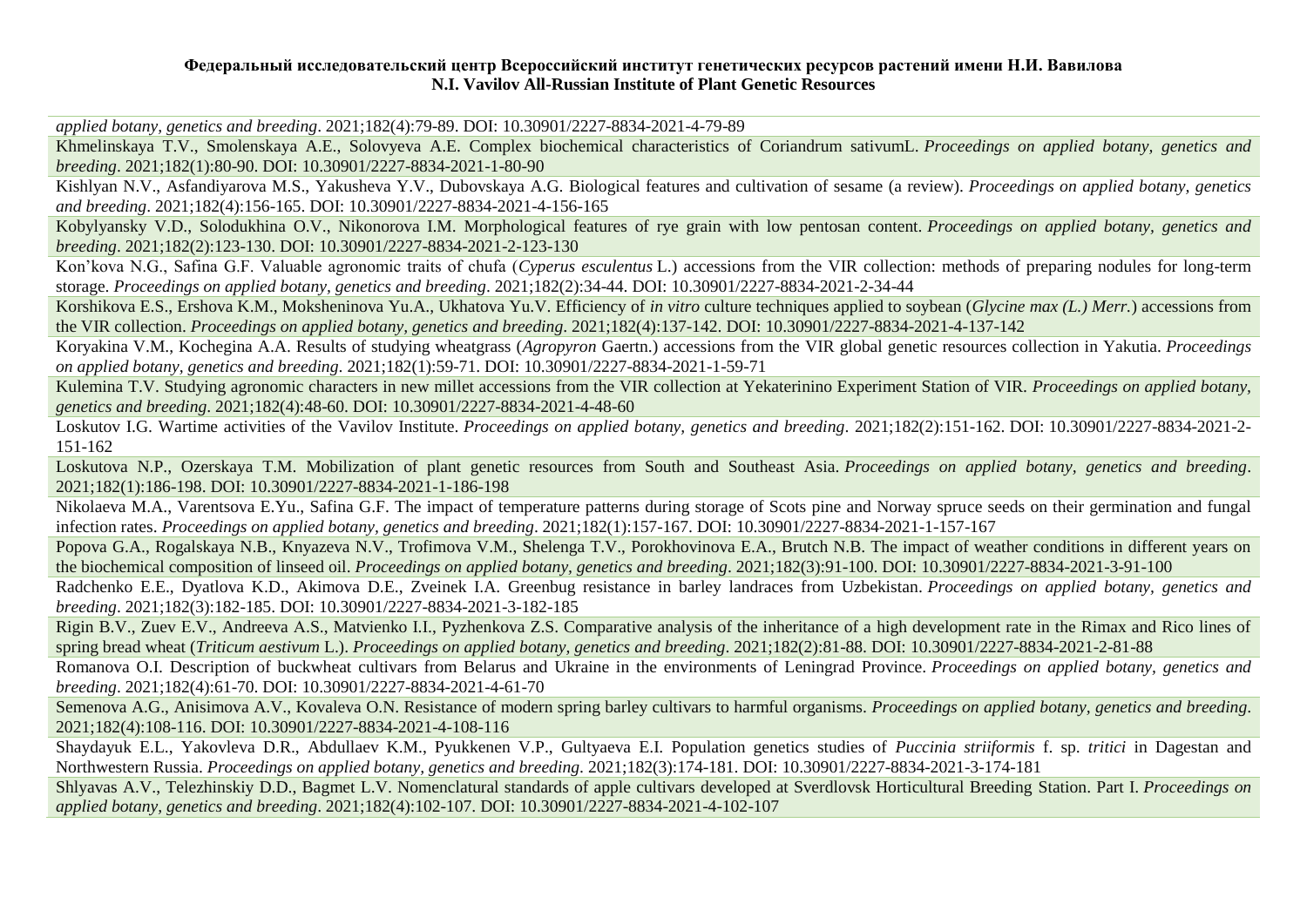Shlyavas A.V., Trifonova A.A., Chepinoga I.S., Sidnin A.S., Boris K.V. Microsatellite loci variability in apple cultivars developed at VIR. *Proceedings on applied botany, genetics and breeding*. 2021;182(3):151-158. DOI: [10.30901/2227-8834-2021-3-151-158](https://doi.org/10.30901/2227-8834-2021-3-151-158)

Slepneva T.N., Shlyavas A.V. Porfiry Afanasyevich Dibrova: at the origins of scientific pomiculture in the Urals. *Proceedings on applied botany, genetics and breeding*. 2021;182(2):163-172. DOI: [10.30901/2227-8834-2021-2-163-172](https://doi.org/10.30901/2227-8834-2021-2-163-172)

Sukhanberdina E.Kh., Grushin A.A., Piskunova T.M. Study of cucumber accessions from the VIR collection for their agronomic traits in the Lower Volga Region. *Proceedings on applied botany, genetics and breeding*. 2021;182(2):45-52. DOI: [10.30901/2227-8834-2021-2-45-52](https://doi.org/10.30901/2227-8834-2021-2-45-52)

Tikhonova O.A., Radchenko E.A., Pavlov A.V. Reproductive ability of black currant cultivars after pollen cryopreservation in liquid nitrogen. *Proceedings on applied botany, genetics and breeding*. 2021;182(4):71-78. DOI: [10.30901/2227-8834-2021-4-71-78](https://doi.org/10.30901/2227-8834-2021-4-71-78)

Tulyakova M.V., Batalova G.A., Loskutov I.G., Permyakova S.V., Krotova N.V. Assessment of adaptability parameters in hulled oat germplasm accessions in terms of their yield in the environments of Kirov Province. *Proceedings on applied botany, genetics and breeding*. 2021;182(1):72-79. DOI: [10.30901/2227-8834-2021-1-72-79](https://doi.org/10.30901/2227-8834-2021-1-72-79)

Vishnyakova M.A. The man standing on the globe. *Proceedings on applied botany, genetics and breeding*. 2021;182(3):186-190. DOI: [10.30901/2227-8834-2021-3-186-190](https://doi.org/10.30901/2227-8834-2021-3-186-190)

Yakovleva O.V. Aluminum resistance of malting barley. *Proceedings on applied botany, genetics and breeding*. 2021;182(4):126-131. DOI: [10.30901/2227-8834-2021-4-](https://doi.org/10.30901/2227-8834-2021-4-126-131) [126-131](https://doi.org/10.30901/2227-8834-2021-4-126-131)

Zveinek I.A., Abdullaev R.A., Batasheva B.A., Radchenko E.E. The effect of responses to vernalization, photoperiodism, and earliness per se of barley accessions from Dagestan on the duration of the period from shooting to heading. *Proceedings on applied botany, genetics and breeding*. 2021;182(2):24-33. DOI: [10.30901/2227-8834-2021-](https://doi.org/10.30901/2227-8834-2021-2-24-33) [2-24-33](https://doi.org/10.30901/2227-8834-2021-2-24-33)

Mursalimov S., Glagoleva A., Khlestkina E., Shoeva O. Chlorophyll deficiency delays but does not prevent melanogenesis in barley seed melanoplasts. *Protoplasma*. 2021. DOI: [10.1007/s00709-021-01669-3](https://doi.org/10.1007/s00709-021-01669-3)

Polivanova O.B., Sivolapova A.B., Goryunova S.V., Goryunov D.V., Fedorova A.V., Sotnikova E.A., Chebanova Y.V., Demurin Y.N., Karabitsina Y.I., Benko N.I. Structural diversity of sunflower (*Helianthus annuus* L.) candidate Rf1 loci based on gene-specific PCR. *Research on Crops*. 2021;22(1):40-46. DOI: [10.31830/2348-](https://doi.org/10.31830/2348-7542.2021.034) [7542.2021.034](https://doi.org/10.31830/2348-7542.2021.034)

Loskutov I.G., Gnutikov A.A., Blinova E.V., Rodionov A.V. The Origin and Resource Potential of Wild and Cultivated Species of the Genus of Oats (*Avena* L.). *Russian Journal of Genetics*. 2021;57(6):642-661. DOI: [10.1134/S1022795421060065](https://doi.org/10.1134/S1022795421060065)

Trifonova A.A., Shlyavas A.V., Dedova L.V., Boris K.V., Kudryavtsev A.M. Genetic Diversity of Old and Local Apple (*Malus × domestica* Borkh.) Cultivars of Volga Region from VIR Collection Inferred from NBS-Profiling. *Russian Journal of Genetics*. 2021;57(6):669-680. DOI: [10.1134/S1022795421060119](https://doi.org/10.1134/S1022795421060119)

Shilova O.A., Panova G.G., Mjakin S.V., Kovalenko A. S., Nikolaev A. M., Chelibanov V. P., Chelibanov I. V., Yasenko E. A., Kornyukhin D. L., Artem'eva A. M., Zhuravleva A. S., Udalova O. R., Baranchikov A. E., Khamova T. V. Structure, Properties, and Phytoprotective Functions of Titanium Dioxide Nanopowders and Their Aqueous Suspensions. *Russian Journal of Inorganic Chemistry*. 2021;66(5):765-772. DOI: [10.1134/S0036023621050181](https://doi.org/10.1134/S0036023621050181)

Kuznetsov Ya.P., Rasskazova E.V., Pitushkin D.A., Eshtukov A.V., Vasipov V.V., Burmistrov V.V., Butov G.M. Synthesis and Properties of *N*,*N*′-Disubstituted Ureas and Their Isosteric Analogs Containing Polycyclic Fragments: XI. 1-[(Adamantan-1 yl)alkyl]-3-arylselenoureas. *Russian Journal of Organic Chemistry*. 2021;57:1036-1046. DOI: [10.1134/S1070428021070022](https://doi.org/10.1134/S1070428021070022)

Wasserman L.A., Plashchina I.G., Filatova A.G., Khatefov E.B., Goldshtein V.G. Some Structural and Thermodynamic Parameters of Maize Starch from Different Maize Genotypes. *Russian Journal of Physical Chemistry B*. 2021;15(1):161-169. DOI: [10.1134/S1990793121010292](https://doi.org/10.1134/S1990793121010292)

Artemyeva А.М., Sinyavina N.G., Panova G.G., Chesnokov Yu.V. Biological features of *Brassica rapa* L. vegetable leafy crops when growing in an intensive light culture. *Sel'skokhozyaistvennaya Biologiya = [Agricultural Biology]*. 2021;56(1):103-120. DOI: [10.15389/agrobiology.2021.1.103eng](http://www.agrobiology.ru/1-2021artemyeva-eng.html)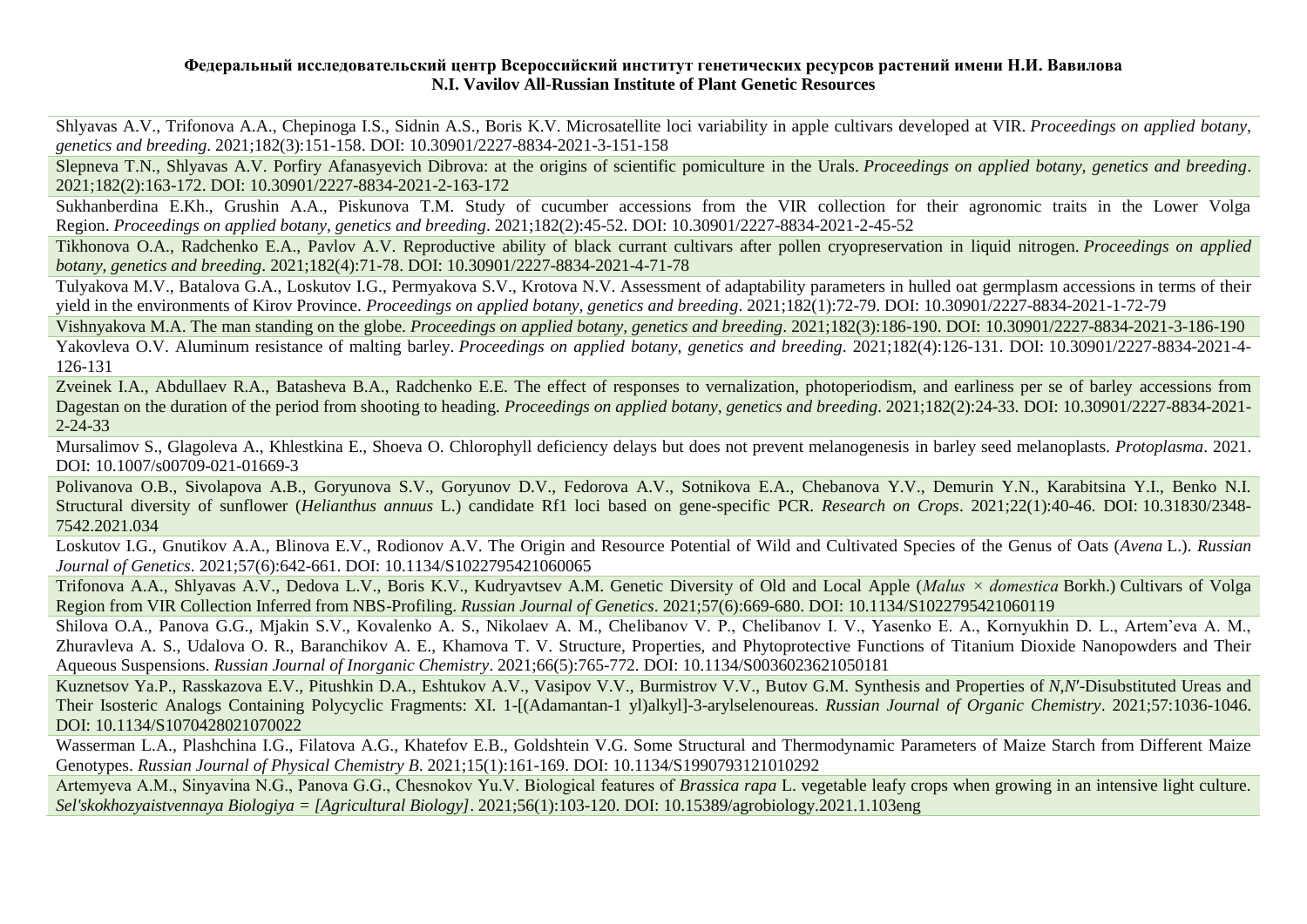Marhold K., Kučera J., Albach D.C., Aleksandrova T.G., Banaev E.V., Dyubenko T.V., Gnutikov A.A., Korolyuk E.A., Kotseruba V.V., Krivenko D.A., Krivobokov L.V., Lomonosova M.N., Machs E.M., Meller P., Myakoshina Y.A., Nosov N.N., Pankova T.V., Probatova N.S., Rodionov A.V., Shaulo D.N., Tomoshevich M.A., Zykova E.Y. IAPT chromosome data 34. *Taxon*. 2021;70(5):1148-1152. DOI: [10.1002/tax.12570](https://doi.org/10.1002/tax.12570)

Marhold K., Kučera J., Alencar J., <…>, Gnutikov A.A., <…>, Zolotov D.V. IAPT chromosome data 35. *Taxon*. 2021;70(6):1402-1411. DOI: [10.1002/tax.12638](https://onlinelibrary.wiley.com/doi/10.1002/tax.12638) Gnutikov Alexander A., Nosov Nikolai N., Rodionov Alexander V. IAPT chromosome data 35/4. *Taxon*. 2021;70(6):1405-1416. DOI: [10.1002/tax.12638](https://onlinelibrary.wiley.com/doi/10.1002/tax.12638)

Pikula K., Golokhvast K. Chapter 41 - Aquatic nanotoxicology: reference species and omics technologies. In: Tsatsakis Aristidis M. (ed.). *Toxicological Risk Assessment and Multi-System Health Impacts from Exposure*. Academic Press; 2021. p.495-514. DOI: [10.1016/B978-0-323-85215-9.00046-5](https://doi.org/10.1016/B978-0-323-85215-9.00046-5)

Pikula K., Gusev A., Sinitskii A., Egorova M., Santos-Oliveira R., Johari S.A., Golokhvast K. Ecotoxicological influence of single-walled carbon nanotubes, graphene nanoribbons, and graphene quantum dots on marine microalgae. *Toxicology Letters*. 2021;350:S180. DOI: [10.1016/S0378-4274\(21\)00667-6](https://doi.org/10.1016/S0378-4274(21)00667-6)

Markina Z.V., Orlova T.Y., Vasyanovich Y.A., Golokhvast K.S., Vardavas A.I., Stivaktakis P.D., Vardavas C.I., Kokkinakis M.N., Rezaee R., Ozcagli E. *Porphyridium purpureum* microalga physiological and ultrastructural changes under copper intoxication. *Toxicology Reports*. 2021;8:988-993. DOI: [10.1016/j.toxrep.2021.04.015](https://doi.org/10.1016/j.toxrep.2021.04.015)

Pikula K., Golokhvast K., Kirichenko K., Vakhniuk I., Kalantzi O.I., Kholodov A., Orlova T., Markina Z., Tsatsakis A. Aquatic toxicity of particulate matter emitted by five electroplating processes in two marine microalgae species. *Toxicology Reports*. 2021;8:880-887. DOI: [10.1016/j.toxrep.2021.04.004](https://doi.org/10.1016/j.toxrep.2021.04.004)

Talovina G.V. Lectotypification and authorship of the name of *Melilotus tauricus* (Fabaceae). *Turczaninowia*. 2021;24(3):171-174. DOI: [10.14258/turczaninowia.24.3.13](https://doi.org/10.14258/turczaninowia.24.3.13)

Sokolova D., Shelenga T., Zvereva O., Solovieva A. Comparative characteristics of the amino acid composition in amaranth accessions from the VIR Collection. *Turkish Journal of Agriculture and Forestry*. 2021;45(1):68-78. DOI: [10.3906/tar-2007-7](https://journals.tubitak.gov.tr/agriculture/abstract.htm?id=28666)

Solovyeva A.E., Shelenga T.V., Konarev A.V., Kurina A.B., Kornyukhin D.L., Fateev D.A., Artemyeva A.M. Nutritional and biologically active compounds in Russian (VIR) Brassicaceae vegetable crops collection. *Turkish Journal of Agriculture and Forestry*. 2021;45(5):541-556. DOI: [10.3906/tar-2010-95](https://dx.doi.org/10.3906/tar-2010-95)

Abdullaev R.A., Lebedeva T.V., Alpatieva N.V., Batasheva B.A., Anisimova I.N., Radchenko E.E. Powdery mildew resistance of barley accessions from Dagestan. *Vavilovskii Zhurnal Genetiki i Selektsii = Vavilov Journal of Genetics and Breeding*. 2021;25(5):528-533. DOI: [10.18699/VJ21.059](https://doi.org/10.18699/VJ21.059)

Fotev Yu.V., Artemyeva A.M., Zvereva O.A. Genetic resources of vegetable crops: from breeding nontraditional crops to functional food. *Vavilovskii Zhurnal Genetiki i Selektsii = Vavilov Journal of Genetics and Breeding*. 2021;25(4):442-447. DOI: [10.18699/VJ21.049](https://doi.org/10.18699/VJ21.049)

Gancheva M.S., Losev M.R., Gurina A.A., Poliushkevich L.O., Dodueva I.E., Lutova L.A. Polymorphism of CLE gene sequences in potato. *Vavilovskii Zhurnal Genetiki i Selektsii* = *Vavilov Journal of Genetics and Breeding*. 2021;25(7):746-753. DO[I 10.18699/VJ21.085](https://doi.org/10.18699/VJ21.085)

Gavrilova O.P., Gagkaeva T.Yu., Orina A.S., Markova A.S., Kabashov A.D., Loskutov I.G. Resistance of oat breeding lines to grain contamination with *Fusarium langsethiae* and T-2/HT-2 toxins. *Vavilovskii Zhurnal Genetiki i Selektsii = Vavilov Journal of Genetics and Breeding*. 2021;25(7):732-739. DO[I 10.18699/VJ21.083](https://elibrary.ru/item.asp?id=47274835#:~:text=DOI%3A%C2%A0-,10.18699/VJ21.083,-%D0%A5%D0%90%D0%A0%D0%90%D0%9A%D0%A2%D0%95%D0%A0%D0%98%D0%A1%D0%A2%D0%98%D0%9A%D0%90%20%D0%A3%D0%A1%D0%A2%D0%9E%D0%99%D0%A7%D0%98%D0%92%D0%9E%D0%A1%D0%A2%D0%98%20%D0%A1%D0%95%D0%9B%D0%95%D0%9A%D0%A6%D0%98%D0%9E%D0%9D%D0%9D%D0%AB%D0%A5)

Kochetov A.V., Gavrilenko T.A., Afanasenko O.S. New genetic tools for plant defense against parasitic nematodes. *Vavilovskii Zhurnal Genetiki i Selektsii = Vavilov Journal of Genetics and Breeding*. 2021;25(3):337-343. DOI: [10.18699/VJ21.037](https://doi.org/10.18699/VJ21.037)

Kurina A.B., Solovieva A.E., Khrapalova I.A., Artemyeva A.M. Biochemical composition of tomato fruits of various colors. *Vavilovskii Zhurnal Genetiki i Selektsii = Vavilov Journal of Genetics and Breeding*. 2021;25(5):514-527. DOI: [10.18699/VJ21.058](https://doi.org/10.18699/VJ21.058)

Lyapunova O.A. Intraspecific diversity of durum wheat (*Triticum durum* Desf.): a unified classification. *Vavilovskii Zhurnal Genetiki i Selektsii = Vavilov Journal of Genetics and Breeding*. 2021;25(3):260-268. DOI: [10.18699/VJ21.029](https://doi.org/10.18699/VJ21.029)

Totsky I.V., Rozanova I.V., Safonova A.D., Batov A.S., Gureeva Yu.A., Khlestkina E.K., Kochetov A.V. Genotyping of potato samples from the GenAgro ICG SB RAS collection using DNA markers of genes conferring resistance to phytopathogens. *Vavilovskii Zhurnal Genetiki i Selektsii = Vavilov Journal of Genetics and Breeding*. 2021;25(6):677-686. DOI: [10.18699/VJ21.077](https://doi.org/10.18699/VJ21.077)